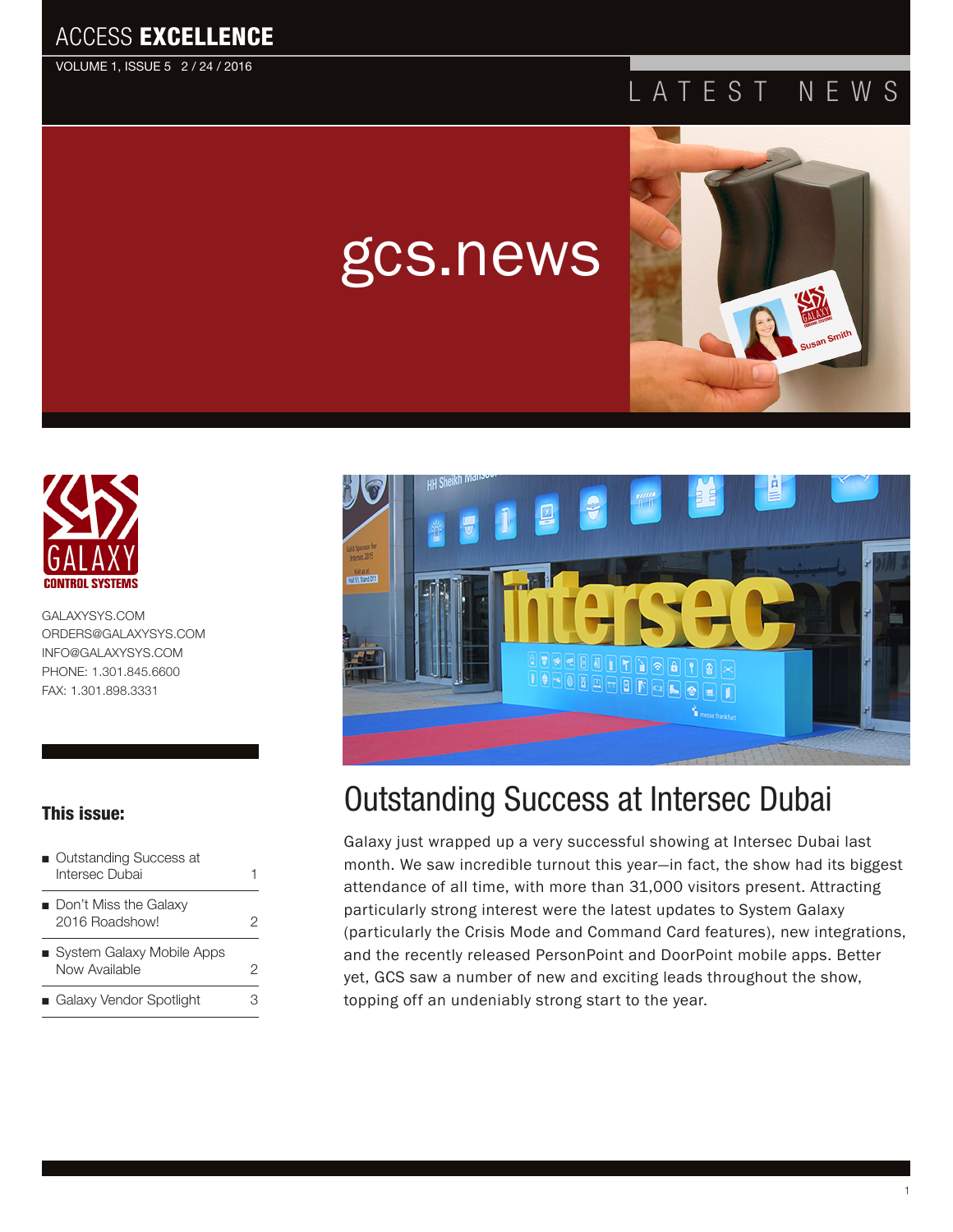VOLUME 1, ISSUE 5 2 / 24 / 2016

# [G](http://sourcesecurity.com/news/articles/co-2813-ga.15658.html)alaxy in the News

*Galaxy Control Systems Makes a Strong Showing at Intersec 2016.*  ThomasNet. [Read more here.](http://news.thomasnet.com/companystory/galaxy-control-systems-makes-a-strong-showing-at-intersec-2016-20053537)

# Don't Miss the Galaxy 2016 Roadshow!

Save The Dates



Looking to bring greater efficiency and effectiveness to your security and compliance programs? Join us for the Galaxy 2016 Roadshow! We will be holding this free technical event at multiple locations nationwide throughout the year—each session will cover the latest best practices for upgrades/ **Cloud Solutions** installations, our new mobile apps, cloud solutions, Q&A, and much, much **Mobile Apps POEP** The event is available free of charge (and even includes a light breakfast and lunch)—but space for each location is limited, so reserve your spot today. Contact Shelly Brown for more information at (+1) 301.845.6600 or [sbrown@galaxysys.com](mailto:sbrown%40galaxysys.com?subject=Galaxy%202016%20Roadshow). **applications — including those recently launched — to help improve the agility and Galaxy Control Systems Roadshow topics will include: rree or cnarge** (and Brown for more informati **Online Tech Ticket Generation**

#### System Galaxy Mobile Apps Now Available *experienced Galaxy Control Systems personnel. Take advantage of networking opportunities with other security professionals.*



Galaxy has released two mobile apps **April 14 - Frederick, MD April 20 - New York, NY** use with System Galaxy: DoorPoint **April 26 - Natick, MA April 28 - Rocky Hill, CT 18 and PersonPoint. The apps provide INLP** users with remote control of a number **August 17 of core functions in System Galaxy. DoorPoint lets authorized users lock,**  $\blacksquare$  unlock and pulse doors, check door

status, and more. And with PersonPoint, users can activate and deactivate **Registration is FREE and includes light breakfast and lunch.** cardholders, review and send activity reports, and conduct searches using a range of data types. Download them today on Android or iOS! **when capacity is reached, so don't delay.**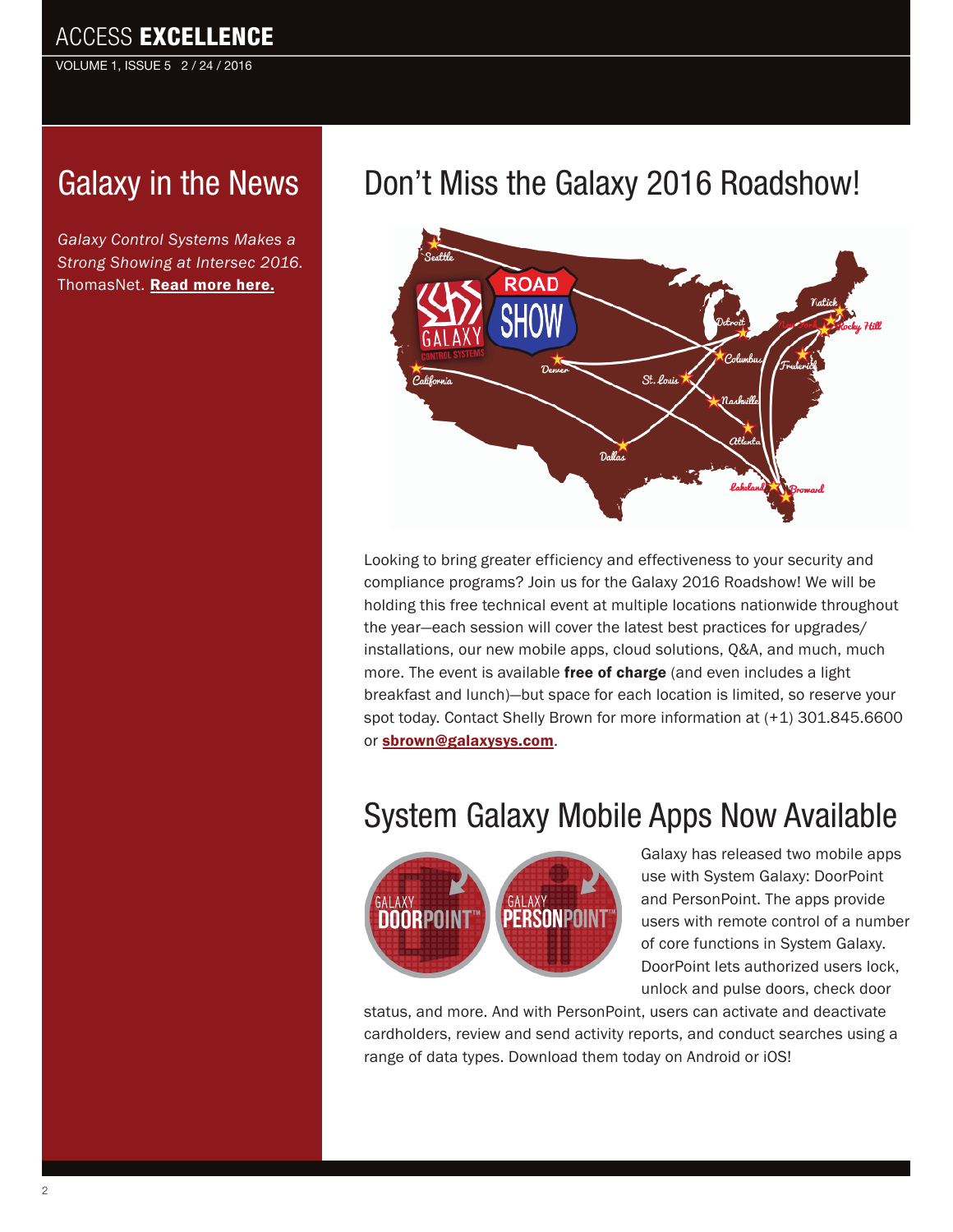<span id="page-2-0"></span>VOLUME 1, ISSUE 5 2 / 24 / 2016

# Galaxy Vendor Spotlight

The Galaxy Vendor Spotlight is dedicated to bringing greater opportunities for our dealer network—each issue, gcs.news will highlight new and existing members of our dealer network, as well as the new products of our vendors.



#### **[DSI](http://dsigo.com)**

*Designed Security, Inc. (DSI) is a part of some of the world's busiest buildings. DSI, a Detex Company, has been making quality security products you can depend on right here in the U.S.A. for more than 30 years. They offer a full range of access management products to fit building aesthetics while meeting today's most demanding security requirements. That's why they're used in some of the world's busiest buildings. Products include optical and barrier style turnstiles, antitailgating devices, and a wide array of door control devices.* 

*The entire DSI product line offered through Galaxy can be viewed in our January 2016 Dealer Essentials Pricebook.*